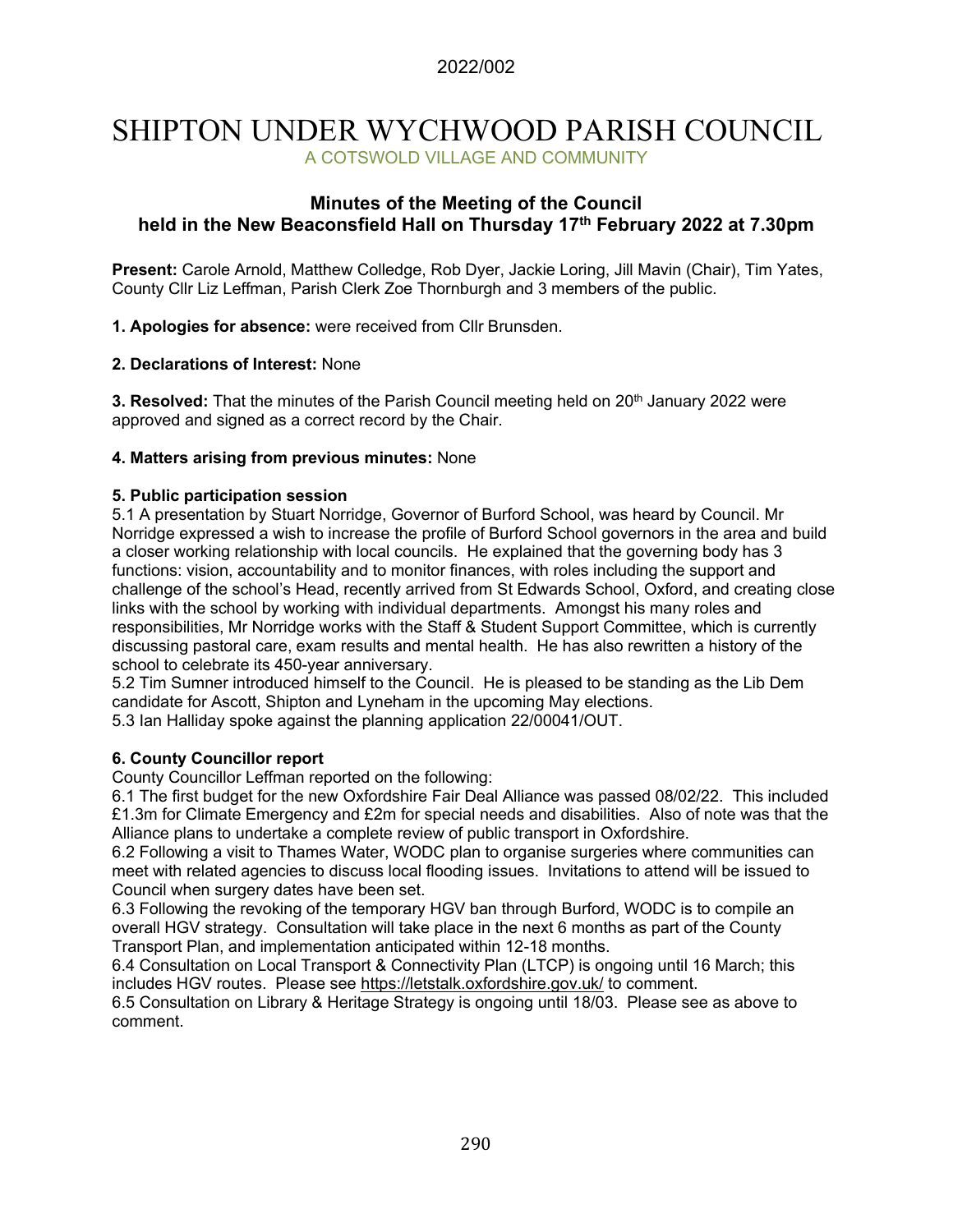## 2022/002

#### **7. Planning Applications received from WODC:**

| Applications received from woDO.       |                                                                                                                                                                                                                                                                                                         |
|----------------------------------------|---------------------------------------------------------------------------------------------------------------------------------------------------------------------------------------------------------------------------------------------------------------------------------------------------------|
|                                        | 22/00041/OUT Land adj to 10 Coombes Close, SUW                                                                                                                                                                                                                                                          |
|                                        | Erection of a 2-storey detached dwelling with associated parking and works<br>Parish Council made no objection but asked it to be noted that<br>i, this was dependent upon drainage conditions being maintained, and<br>ii, historically, the land has been important for the community as a recreation |
|                                        | area.                                                                                                                                                                                                                                                                                                   |
| 22/00328/HHD                           | Walnut Tree House, Milton Road, SUW<br>External alterations to form large, glazed area and works to balcony area<br>Parish Council made no objection.                                                                                                                                                   |
| 21/01381/FUL                           | Shaven Crown Hotel, High Street, Shipton-under-Wychwood<br>Construction of two detached two storey buildings to form four hotel<br>bedrooms (amended)                                                                                                                                                   |
|                                        | Parish Council objects to this application on the grounds that the<br>amendments do not address the issues of the previous application.<br>Therefore, the Council's comments from Nov 2021 still stand.                                                                                                 |
| <b>WODC decisions:</b><br>21/03927/HHD | Wych Court, High Street, SUW<br>Alterations to incl replacement bay windows, reinstate opening, conversion of<br>store to office and single storey rear/side extn.<br>Approved by WODC.                                                                                                                 |
| 21/03836/FUL                           | Tennis Courts, Beaconsfield Hall, Station Rd, SUW<br>Erection of 9 lighting columns to provide floodlighting tennis courts 1 & 2.<br>Refused by WODC.                                                                                                                                                   |

# **Other planning issues:**

**21 Station House, Station Road** Appealed – Council confirmed it has no wish to retract its previous decision (see Oct21 minutes, item 9a).

#### **8. Platinum Jubilee Celebrations 2022**

Cllrs Yates and Loring reported that a variety of family entertainments have been planned, around an afternoon tea. A wet weather contingency plan was discussed.

#### **9. 20mph zone proposal**

In discussion with County Cllr Leffman, Council was encouraged to make an application for the 20mph scheme, but it was agreed to discuss with OCC before making any plans. Action: County Cllr Leffman to put us in contact with James Wright, OCC Traffic & Traffic Schemes Technical Officer

#### **10. Wychwoods Working Together initiative**

**Resolved:** A budget of £200 was approved. Action: Cllr Mavin to arrange a meeting of Wychwood Parish Councils for late February/early March.

#### **11. TreeTech report**

Council received TreeTech's duty of care survey of the trees owned by the parish, completed Oct 2021. This recommended safety work to be completed over the next 3 to 12 months. Councillors agreed that the works must be completed but wanted to obtain additional quotes before proceeding. Action: Cllr Yates is to contact TreeTech for discussion of their quote and timings.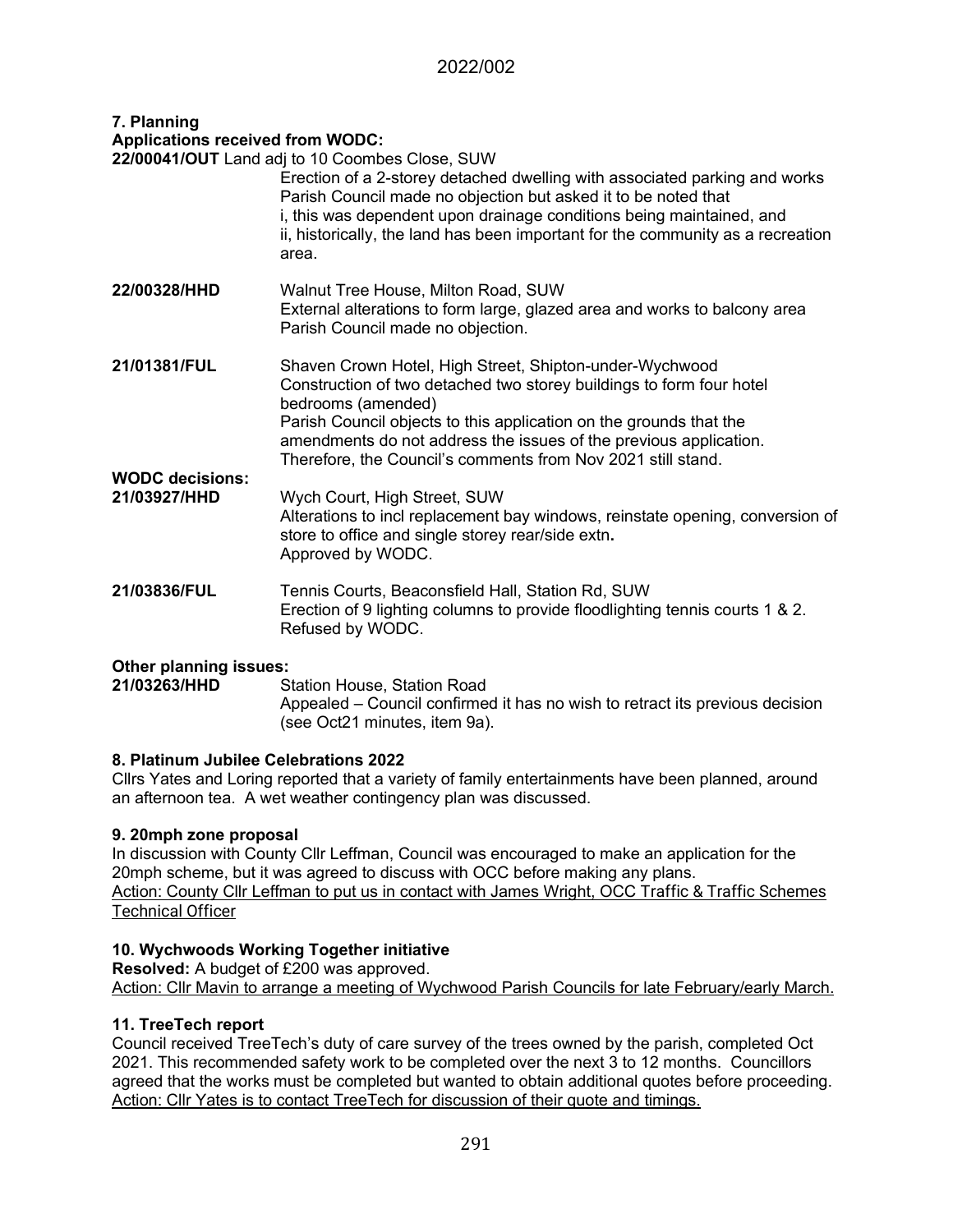#### **12. New salt bin**

It has been noted that a salt bin already exists in the area required. No action needed.

#### **13. Shipton Fair costs**

**Resolved:** Costs of specific items were approved as follows: up to £500 for prizes, up to £300 for new game construction, up to £150 for raffle tickets and £55 for Witney Town Band. Action: Cllr Brunsden is to arrange these items and forward invoices to Clerk for payment.

#### **14. New road crossing, Milton Road**

Concerns were raised re the viability of a new road crossing on Milton Road, owing to its location near a bend and the costs involved. Also, a crossing already exists a few yards further along the road. Pavement and sign modifications and traffic calming measures were suggested alternatives. Council agreed to await a consultation with OCC before proceeding further. Action: County Cllr Leffman to put us in contact with James Wright, OCC

#### **15. Allotment wall repairs**

To be deferred until March meeting. Action: Clerk to add this item to the March meeting agenda.

#### **16. Volunteers signs**

**Resolved:** Purchase of up to 4 'Work in Progress' signs, at approx. £26 each, was approved. Action: Cllr Arnold to purchase signs and forward invoice to Clerk for payment.

#### **17. Speedwatch brackets**

**Resolved:** Purchase of 3 mounting kits for Speedwatch signs at £55 each was approved. Action: Ian Drainer to purchase and forward invoices to Clerk for payment

#### **18. Speedwatch signs**

**Resolved:** Purchase of 2 Speedwatch signs was approved at £49.36 each was approved. Action: Ian Drainer to purchase and forward invoices to Clerk for payment

#### **19. Financial and administrative matters**

19.1 The year-to-date financial summary & monthly bank reconciliation was circulated before the meeting.

#### **Bank statement to 31st January 2022**

| <b>Unity Trust Current Account</b> | £64,161.98 |
|------------------------------------|------------|
| Unity Trust Deposit Account        | £55,702.43 |

#### **Receipts**

| <b>Allotment Rents</b> | £40.00  |
|------------------------|---------|
| VAT refund             | £733.48 |

#### **Payments**

|                     | <b>Resolved:</b> To make bank transfer payments of the following Schedule of Accounts |         |
|---------------------|---------------------------------------------------------------------------------------|---------|
| Zoe Thornburgh      | Salary & expenses Jan 2021                                                            | £671.92 |
| Lisa Wilkinson      | Salary Jan 2021                                                                       | £292.77 |
| <b>HMRC</b>         | <b>PAYE</b>                                                                           | £123.40 |
| Castle Water        | Allotment water bill (monthly direct debit)                                           | £17.38  |
| Sophie England      | Gardening at playground                                                               | £90.00  |
| Alfred Groves & Son | Cable ties for parish maintenance                                                     | £14.63  |
| Viking              | Stationery                                                                            | £50.11  |